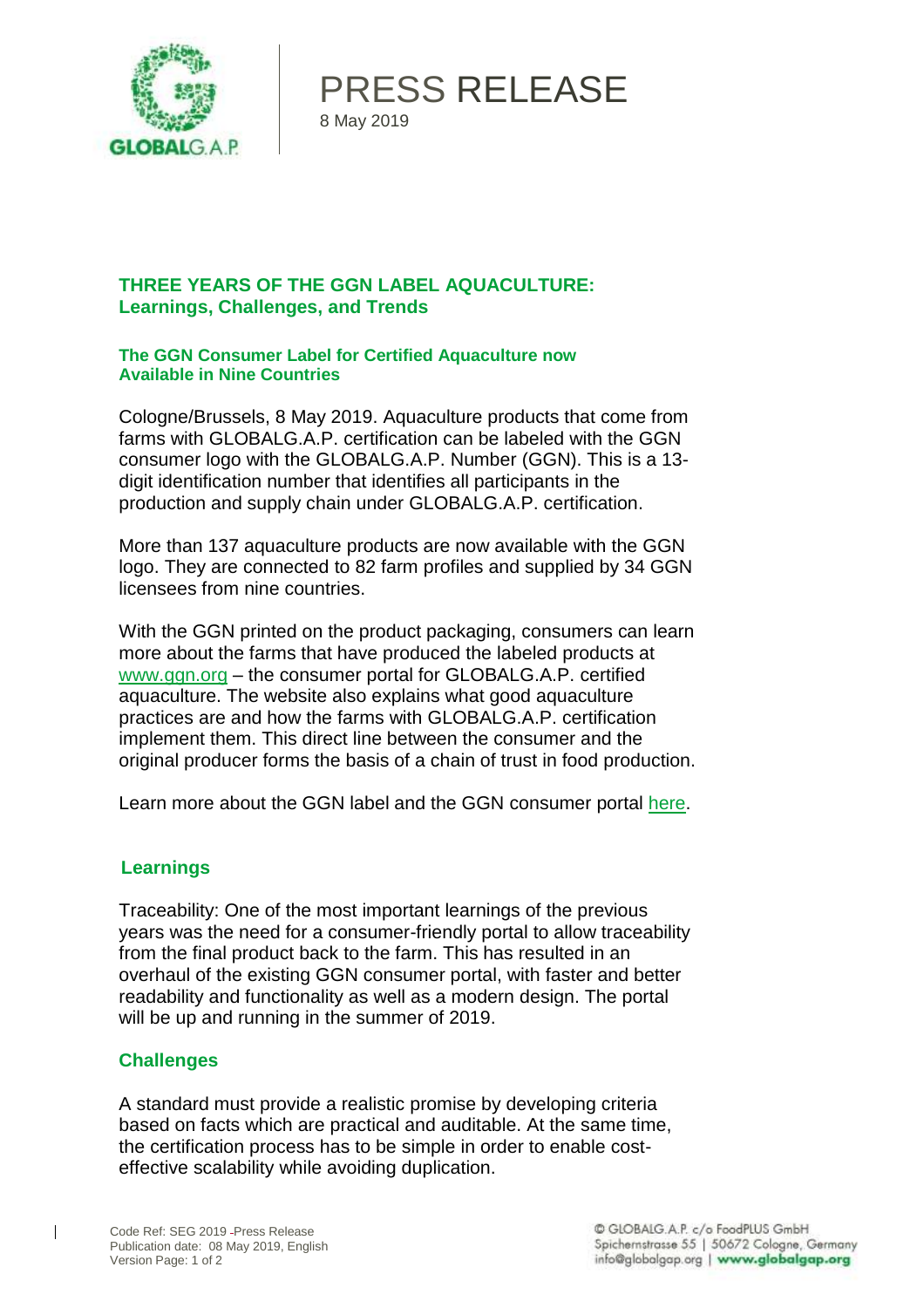

## **Trends**

There is a clear emphasis on reducing food safety risks as well as increasing animal welfare. A growing number of retailers around the world is interested in clearly communicating and simplifying their purchasing policies but also wishes to limit the number of labels in order to avoid confusion among consumers.

#### **EROSKI Introduced GGN Label for Certified Aquaculture at its Seafood Counters**

In 2018 EROSKI became the first retailer in Spain to pass the [GLOBALG.A.P. Chain of Custody](https://www.globalgap.org/uk_en/for-producers/globalg.a.p./coc/) audit to sell certified aquaculture products. This guarantees that the fish on sale at its seafood counters has been farmed in a safe and responsible way. 361 seafood counters in EROSKI stores now sell gilthead seabream, meagre, European seabass, and turbot labeled with the GGN Aquaculture logo. The GLOBALG.A.P. standard is the standard behind the GGN label.

The criteria for the [GLOBALG.A.P. Standard](https://www.globalgap.org/uk_en/for-producers/globalg.a.p./integrated-farm-assurance-ifa/aquaculture/index.html) include an analysis of the environmental impact, regular food safety and water quality checks, and verification of product traceability and the proper utilization of waters.

The standard also ensures adequate feed consumption, leading to better care of the seabed and an improved use of the fishing resources, measures to prevent escape and thus limit the spread of invasive species, the implementation of animal welfare measures, the guaranteeing of proper working conditions, and the introduction of quality management systems.

#### About EROSKI

EROSKI is the first distribution group of the cooperative type in Spain and a leading operator in the regions of Galicia, Basque Country, Navarre, Catalonia, and the Balearic Islands. It has a business network of 1,651 stores, including supermarkets, hypermarkets, and cash & carries as well as petrol stations, optical shops, travel agencies, and sports shops. It has more than six million customer members and more than 33,800 cooperative members, workers, and franchisees.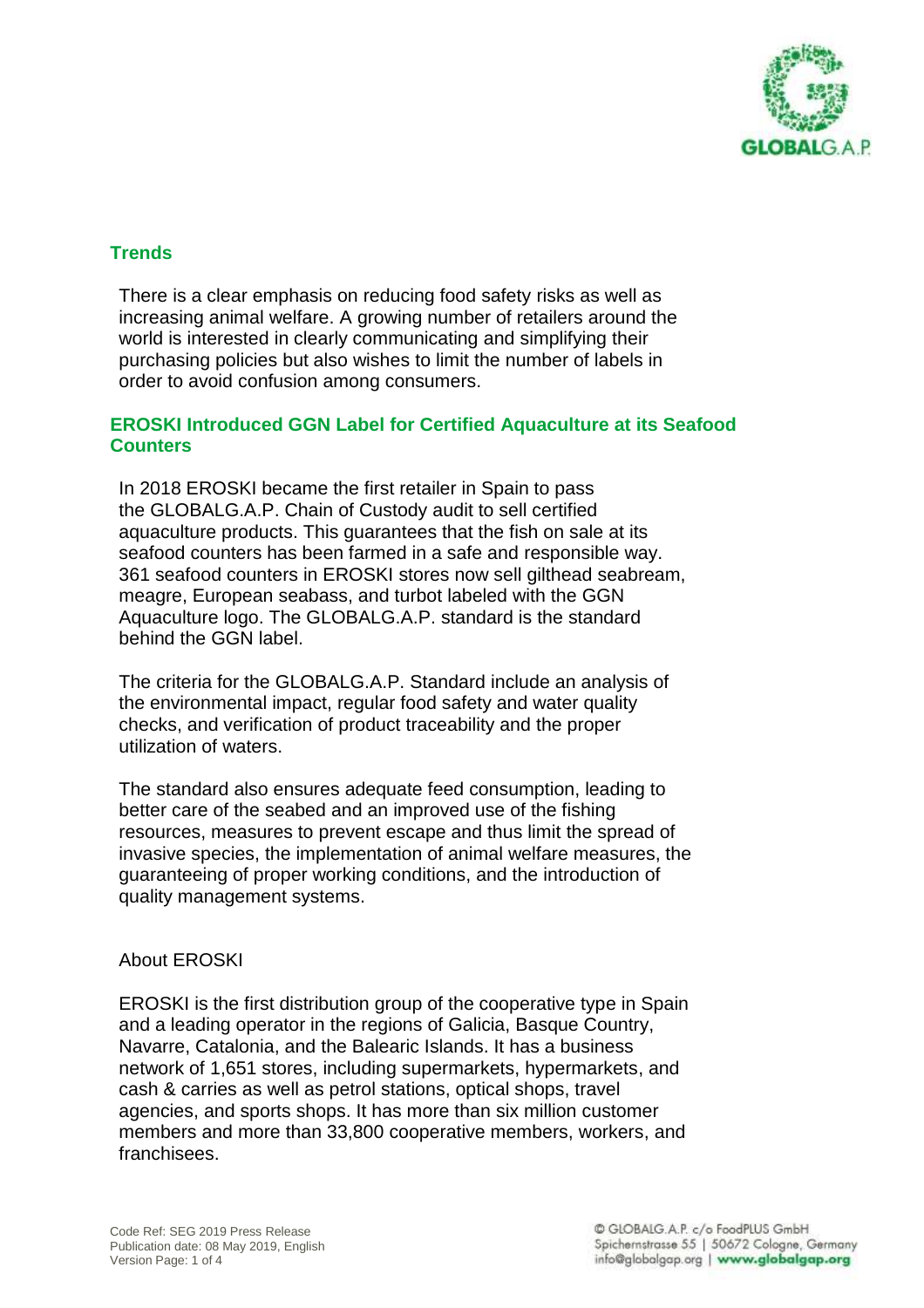

### **[GLOBALG.A.P. Recognized Against GFSI Benchmarking](https://www.mygfsi.com/news-resources/latest-news/1450-sqfi-achieves-recognition-against-version-7-1-of-the-gfsi-benchmarking-requirements.html)  [Requirements](https://www.mygfsi.com/news-resources/latest-news/1450-sqfi-achieves-recognition-against-version-7-1-of-the-gfsi-benchmarking-requirements.html) Version 7.1**

In February 2019 the Global Food Safety Initiative (GFSI) announced that the GLOBALG.A.P. IFA Standard has achieved recognition against version 7.1 of the [GFSI Benchmarking Requirements.](https://www.mygfsi.com/certification/benchmarking/gfsi-guidance-document.html)

Dr Kristian Moeller, Chief Executive Officer of GLOBALG.A.P., said: "GLOBALG.A.P. was founded 23 years ago based on the belief that every generation has the right to safe food. We follow the principles of transparency, credibility, and harmonization. Benchmarking is an important tool and this is why we actively seek continuous GFSI recognition, as significant markets value this harmonization effort".

For GFSI, the opportunity to continue working with certificate program owners towards the harmonization of programs around the world is highly valued; it is one of the strategic tools to ensure safe food for consumers everywhere. GLOBALG.A.P. was first recognized in 2012 and has maintained its commitment to the GFSI recognition program ever since. GFSI was therefore particularly pleased to receive GLOBALG.A.P.'s re-benchmarking application.

Learn more at [www.mygfsi.org](http://www.mygfsi.org/)

### **The Global Sustainable Seafood Initiative Recognizes the GLOBALG.A.P. Aquaculture Certification System**

Learn more on the GSSI [website.](https://www.ourgssi.org/)

# **The GLOBALG.A.P. Aquaculture Standard**

Compound feed: Aquaculture producers are required to source the compound feed used at the aquatic farming and hatchery levels from reliable suppliers.

Learn more about the GLOBALG.A.P. Standard for Compound Feed Manufacturers [here.](http://www.globalgap.org/cfm)

Aquaculture hatcheries and farms: The GLOBALG.A.P. Aquaculture Standard applies to a variety of fish, crustaceans, and molluscs and extends to all hatchery-based farmed species as well as the passive